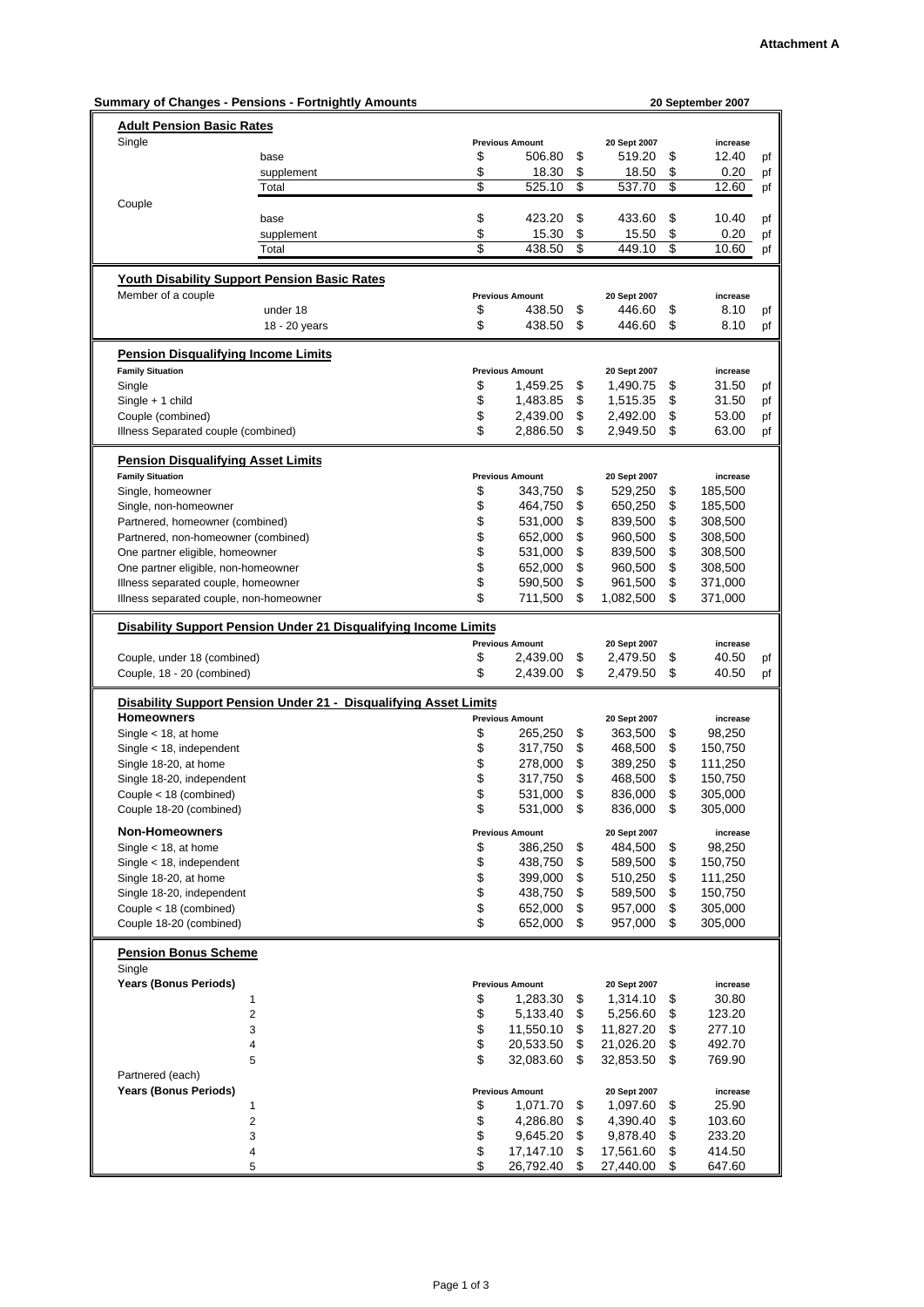| <b>Summary of Changes - Allowances</b>                     |                        |    |              |      | 20 September 2007 |    |
|------------------------------------------------------------|------------------------|----|--------------|------|-------------------|----|
| Allowance Rates (NSA, WA, PA, SA & MAA                     |                        |    |              |      |                   |    |
|                                                            | <b>Previous Amount</b> |    | 20 Sept 2007 |      | increase          |    |
|                                                            | \$                     |    |              |      | 5.50              |    |
| Single, 21 or over, no children                            | 424.30                 | \$ | 429.80       | \$   |                   | pf |
| Single, 21 or over, with children                          | \$<br>458.90           | \$ | 464.90       | \$   | 6.00              | pf |
| Single, 60 or over, after 9 months (PhA)                   | \$<br>464.70           | \$ | 470.70       | \$   | 6.00              | pf |
| Partnered (each)                                           | \$<br>382.80           | \$ | 387.80       | \$   | 5.00              | pf |
| Single, principal carer of child, exempt                   | \$<br>525.10           | \$ | 537.70       | \$   | 12.60             | pf |
| from activity test                                         |                        |    |              |      |                   |    |
|                                                            |                        |    |              |      |                   |    |
| <b>Youth Allowance Rates</b>                               |                        |    |              |      |                   |    |
|                                                            | <b>Previous Amount</b> |    | 20 Sept 2007 |      | increase          |    |
| Single, principle child carer with exemption               | \$<br>525.10           | \$ | 537.70 \$    |      | 12.60             | pf |
|                                                            |                        |    |              |      |                   |    |
| <b>Income Test Cutoffs for NSA, WA, PA, SA &amp; MAA</b>   |                        |    |              |      |                   |    |
| <b>Family Situation</b>                                    | <b>Previous Amount</b> |    | 20 Sept 2007 |      | increase          |    |
| Single, 21 or over, no children                            | \$<br>800.50           | \$ | 809.67       | \$   | 9.17              | pf |
| Single, 21 or over, with children                          | \$<br>858.17           | \$ | 868.17       | \$   | 10.00             | pf |
| Single, 60 or over, after 9 months (PhA)                   | \$<br>867.84           | \$ | 877.84       | \$   | 10.00             | pf |
| Partnered (each)                                           | \$<br>731.34           | \$ | 739.67       | \$   | 8.33              | pf |
| Single, principal carer of child, exempt                   | \$<br>968.50           | \$ | 989.50       | \$   | 21.00             | pf |
| from activity test                                         |                        |    |              |      |                   |    |
|                                                            |                        |    |              |      |                   |    |
| <b>Summary of Changes - Families</b>                       |                        |    |              |      | 20 September 2007 |    |
|                                                            |                        |    |              |      |                   |    |
| <b>Parenting Payment Basic Rates</b>                       |                        |    |              |      |                   |    |
|                                                            | <b>Previous Amount</b> |    | 20 Sept 2007 |      | increase          |    |
| Sole Parents                                               | \$<br>525.10           | \$ | 537.70       | \$   | 12.60             | pf |
| <b>Partnered Parents</b>                                   | \$<br>382.80           | \$ | 387.80       | \$   | 5.00              | pf |
|                                                            |                        |    |              |      |                   |    |
| <b>Income Test for Parenting Payment</b>                   |                        |    |              |      |                   |    |
|                                                            | <b>Previous Amount</b> |    | 20 Sept 2007 |      | increase          |    |
| Partner's Free Area                                        | \$<br>732.00 \$        |    | 740.00       | - \$ | 8.00              | pf |
| For part payment of additional rate all of the following   |                        |    |              |      |                   |    |
| conditions must be meet:                                   |                        |    |              |      |                   |    |
| customer's income must be less than                        | \$<br>731.34           | \$ | 739.67       | \$   | 8.33              | pf |
| partner's income must be less than                         | \$<br>1,370.00         | \$ | 1,386.33     | \$   | 16.33             |    |
|                                                            |                        |    |              |      |                   | pf |
| combined income must be less than                          | \$<br>1,463.34         | \$ | 1,479.67     | \$   | 16.33             | pf |
| If partner is on pension, couples                          |                        |    |              |      |                   |    |
| combined income must be less than                          | \$<br>1,462.68         | \$ | 1,479.34     | \$   | 16.66             | pf |
|                                                            |                        |    |              |      |                   |    |
| <b>Baby Bonus</b>                                          |                        |    |              |      |                   |    |
| (was Maternity Payment)                                    | <b>Previous Amount</b> |    | 20 Sept 2007 |      | increase          |    |
| One off lump sum payment                                   | \$<br>4,133.00 \$      |    | 4,187.00 \$  |      | 54.00             |    |
|                                                            |                        |    |              |      |                   |    |
| <b>Maternity Immunisation Allowance</b>                    |                        |    |              |      |                   |    |
|                                                            | <b>Previous Amount</b> |    | 20 Sept 2007 |      | increase          |    |
| One off lump sum payment                                   | \$<br>229.70           | S  | 232.70       | \$   | 3.00              |    |
|                                                            |                        |    |              |      |                   |    |
| Summary of Changes - Rent Assistance - Social Security Act |                        |    |              |      | 20 September 2007 |    |
|                                                            |                        |    |              |      |                   |    |
| <b>Maximum Payment per Fortnight</b>                       |                        |    |              |      |                   |    |
|                                                            | <b>Previous Amount</b> |    | 20 Sept 2007 |      | increase          |    |
| Single, no children                                        | \$<br>104.00           | \$ | 105.40       | \$   | 1.40              |    |
| Single, no children, sharer                                | \$<br>69.33 \$         |    | 70.27        | \$   | 0.93              |    |
| Couple, no children                                        | \$<br>98.20            | \$ | 99.40        | \$   | 1.20              |    |
| Partnered, illness separated, no children                  | \$<br>104.00           | \$ | 105.40       | \$   | 1.40              |    |
| Partnered, temporarily separated, no children              | \$<br>98.20            | \$ | 99.40        | \$   | 1.20              |    |
|                                                            |                        |    |              |      |                   |    |
| <b>Rent threshold</b>                                      |                        |    |              |      |                   |    |
|                                                            | <b>Previous Amount</b> |    | 20 Sept 2007 |      | increase          |    |
| Single, no children                                        | \$<br>92.60            | \$ | 93.80        | \$   | 1.20              |    |
| Single, no children, sharer                                | \$<br>92.60            | \$ | 93.80        | \$   | 1.20              |    |
| Couple, no children                                        | \$<br>150.60           | \$ | 152.60       | \$   | 2.00              |    |
| Partnered, illness separated, no children                  | \$<br>92.60            | \$ | 93.80        | \$   | 1.20              |    |
| Partnered, temporarily separated, no children              | \$<br>92.60            | \$ | 93.80        | \$   | 1.20              |    |
|                                                            |                        |    |              |      |                   |    |
| <b>Minimum Rent to get Maximum Payment</b>                 |                        |    |              |      |                   |    |
|                                                            | <b>Previous Amount</b> |    | 20 Sept 2007 |      | increase          |    |
| Single, no children                                        | \$<br>231.27           | \$ | 234.33       | \$   | 3.07              |    |
|                                                            | 185.04                 | \$ | 187.49       | \$   | 2.44              |    |
| Single, no children, sharer                                | \$                     |    |              |      |                   |    |
| Couple, no children                                        | \$<br>281.53           | \$ | 285.13       | \$   | 3.60              |    |
| Partnered, illness separated, no children                  | \$<br>231.27           | \$ | 234.33       | \$   | 3.07              |    |
| Partnered, temporarily separated, no children              | \$<br>223.53           | \$ | 226.33       | \$   | 2.80              |    |